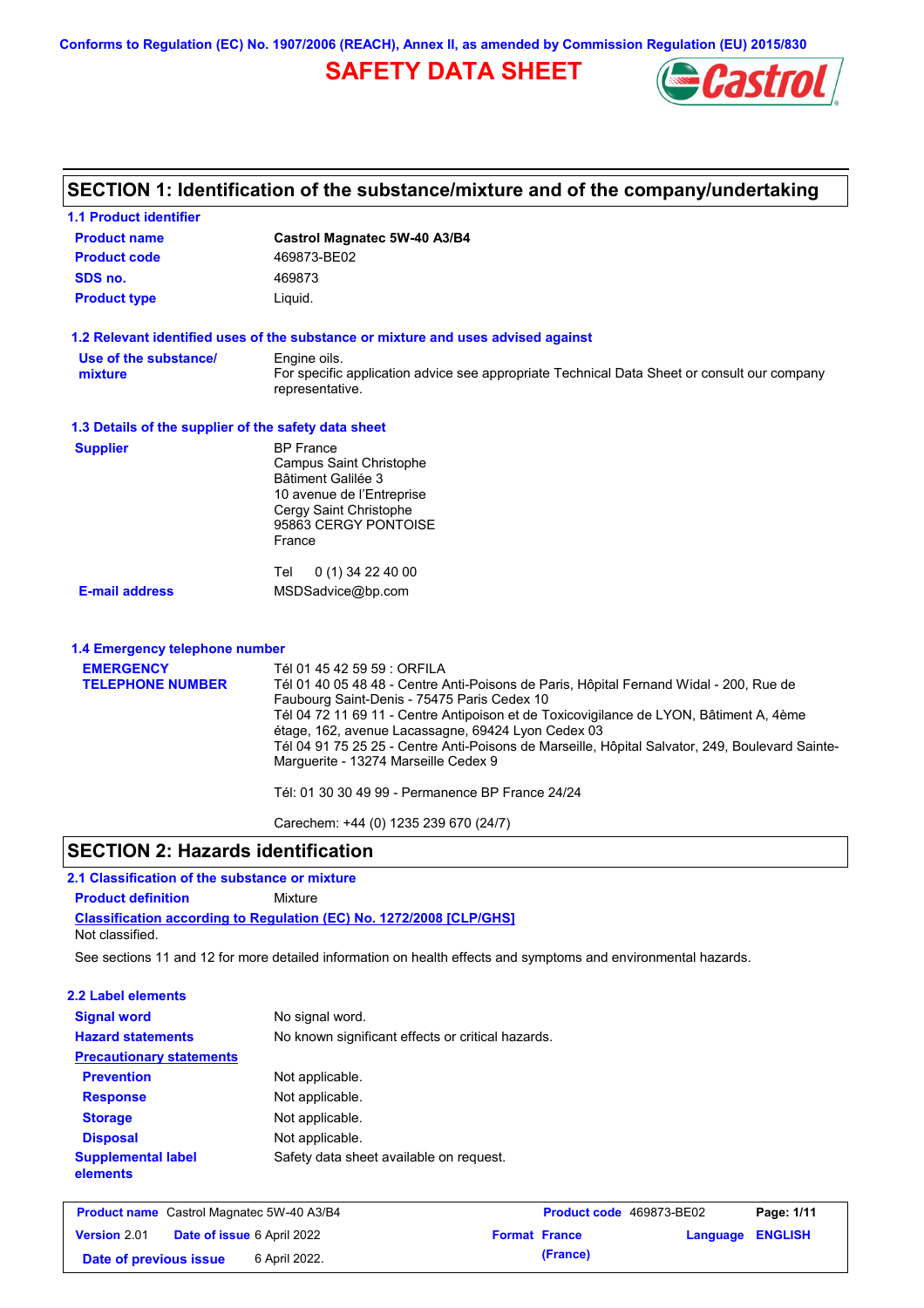# **SECTION 2: Hazards identification**

| EU Regulation (EC) No. 1907/2006 (REACH)                                                                                                                 |                                                                                                                                                                                                                                 |
|----------------------------------------------------------------------------------------------------------------------------------------------------------|---------------------------------------------------------------------------------------------------------------------------------------------------------------------------------------------------------------------------------|
| <b>Annex XVII - Restrictions</b><br>on the manufacture,<br>placing on the market<br>and use of certain<br>dangerous substances,<br>mixtures and articles | Not applicable.                                                                                                                                                                                                                 |
| <b>Special packaging requirements</b>                                                                                                                    |                                                                                                                                                                                                                                 |
| <b>Containers to be fitted</b><br>with child-resistant<br>fastenings                                                                                     | Not applicable.                                                                                                                                                                                                                 |
| <b>Tactile warning of danger</b>                                                                                                                         | Not applicable.                                                                                                                                                                                                                 |
| 2.3 Other hazards                                                                                                                                        |                                                                                                                                                                                                                                 |
| <b>Results of PBT and vPvB</b><br>assessment                                                                                                             | Product does not meet the criteria for PBT or vPvB according to Regulation (EC) No. 1907/2006,<br>Annex XIII.                                                                                                                   |
| <b>Product meets the criteria</b><br>for PBT or vPvB according<br>to Regulation (EC) No.<br><b>1907/2006, Annex XIII</b>                                 | This mixture does not contain any substances that are assessed to be a PBT or a vPvB.                                                                                                                                           |
| Other hazards which do<br>not result in classification                                                                                                   | Defatting to the skin.<br><b>USED ENGINE OILS</b><br>Used engine oil may contain hazardous components which have the potential to cause skin<br>cancer.<br>See Toxicological Information, section 11 of this Safety Data Sheet. |

# **SECTION 3: Composition/information on ingredients**

**Mixture** 

**3.2 Mixtures**

**Product definition**

Highly refined base oil (IP 346 DMSO extract < 3%). Proprietary performance additives.

| <b>Product/ingredient</b><br>name                                       | <b>Identifiers</b>                                                                      | $\frac{9}{6}$ | <b>Regulation (EC) No.</b><br>1272/2008 [CLP] | <b>Type</b> |
|-------------------------------------------------------------------------|-----------------------------------------------------------------------------------------|---------------|-----------------------------------------------|-------------|
| Distillates (petroleum), hydrotreated<br>heavy paraffinic               | REACH #: 01-2119484627-25<br>EC: 265-157-1<br>CAS: 64742-54-7<br>Index: 649-467-00-8    | $≥25 - ≤50$   | Asp. Tox. 1, H304                             | $[1]$       |
| Lubricating oils (petroleum), C15-30,<br>hydrotreated neutral oil-based | REACH #: 01-2119474878-16<br>$EC: 276-737-9$<br>CAS: 72623-86-0<br>Index: 649-482-00-X  | -≤3           | Asp. Tox. 1, H304                             | $[1]$       |
| Lubricating oils (petroleum), C20-50,<br>hydrotreated neutral oil-based | REACH #: 01-2119474889-13 ≤3<br>EC: 276-738-4<br>CAS: 72623-87-1<br>Index: 649-483-00-5 |               | Asp. Tox. 1, H304                             | $[1]$       |

**See Section 16 for the full text of the H statements declared above.**

**Type** 

[1] Substance classified with a health or environmental hazard

[2] Substance with a workplace exposure limit

[3] Substance meets the criteria for PBT according to Regulation (EC) No. 1907/2006, Annex XIII

[4] Substance meets the criteria for vPvB according to Regulation (EC) No. 1907/2006, Annex XIII

[5] Substance of equivalent concern

[6] Additional disclosure due to company policy

Occupational exposure limits, if available, are listed in Section 8.

| <b>Product name</b> Castrol Magnatec 5W-40 A3/B4 |  | Product code 469873-BE02          |  | Page: 2/11           |                         |  |
|--------------------------------------------------|--|-----------------------------------|--|----------------------|-------------------------|--|
| <b>Version 2.01</b>                              |  | <b>Date of issue 6 April 2022</b> |  | <b>Format France</b> | <b>Language ENGLISH</b> |  |
| Date of previous issue                           |  | 6 April 2022.                     |  | (France)             |                         |  |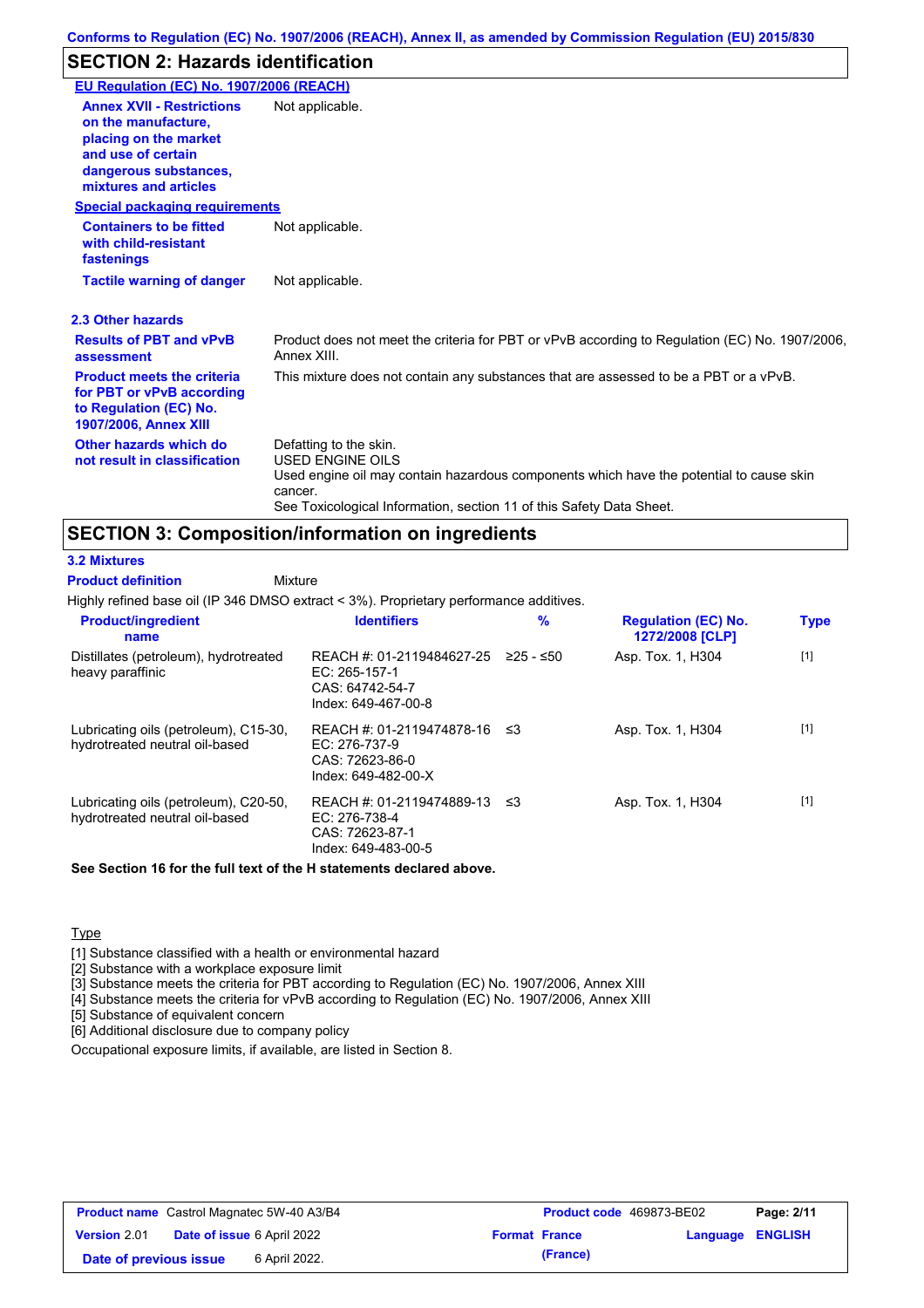## **SECTION 4: First aid measures**

| <b>4.1 Description of first aid measures</b> |                                                                                                                                                                                                                                         |
|----------------------------------------------|-----------------------------------------------------------------------------------------------------------------------------------------------------------------------------------------------------------------------------------------|
| Eye contact                                  | In case of contact, immediately flush eyes with plenty of water for at least 15 minutes. Eyelids<br>should be held away from the eyeball to ensure thorough rinsing. Check for and remove any<br>contact lenses. Get medical attention. |
| <b>Skin contact</b>                          | Wash skin thoroughly with soap and water or use recognised skin cleanser. Remove<br>contaminated clothing and shoes. Wash clothing before reuse. Clean shoes thoroughly before<br>reuse. Get medical attention if irritation develops.  |
| <b>Inhalation</b>                            | If inhaled, remove to fresh air. Get medical attention if symptoms occur.                                                                                                                                                               |
| <b>Ingestion</b>                             | Do not induce vomiting unless directed to do so by medical personnel. Get medical attention if<br>symptoms occur.                                                                                                                       |
| <b>Protection of first-aiders</b>            | No action shall be taken involving any personal risk or without suitable training.                                                                                                                                                      |

#### **4.2 Most important symptoms and effects, both acute and delayed**

See Section 11 for more detailed information on health effects and symptoms.

### **Potential acute health effects**

| <b>Inhalation</b>   | Vapour inhalation under ambient conditions is not normally a problem due to low vapour<br>pressure.               |
|---------------------|-------------------------------------------------------------------------------------------------------------------|
| <b>Ingestion</b>    | No known significant effects or critical hazards.                                                                 |
| <b>Skin contact</b> | Defatting to the skin. May cause skin dryness and irritation.                                                     |
| Eye contact         | No known significant effects or critical hazards.                                                                 |
|                     | Delayed and immediate effects as well as chronic effects from short and long-term exposure                        |
| <b>Inhalation</b>   | Overexposure to the inhalation of airborne droplets or aerosols may cause irritation of the<br>respiratory tract. |
| <b>Ingestion</b>    | Ingestion of large quantities may cause nausea and diarrhoea.                                                     |
| <b>Skin contact</b> | Prolonged or repeated contact can defat the skin and lead to irritation and/or dermatitis.                        |
| Eye contact         | Potential risk of transient stinging or redness if accidental eye contact occurs.                                 |

#### **4.3 Indication of any immediate medical attention and special treatment needed**

**Notes to physician** Treatment should in general be symptomatic and directed to relieving any effects.

# **SECTION 5: Firefighting measures**

| 5.1 Extinguishing media                                                                                                                                                                                                                                                                                                                                                                                                       |                                                                                                                                                                                                |  |  |
|-------------------------------------------------------------------------------------------------------------------------------------------------------------------------------------------------------------------------------------------------------------------------------------------------------------------------------------------------------------------------------------------------------------------------------|------------------------------------------------------------------------------------------------------------------------------------------------------------------------------------------------|--|--|
| <b>Suitable extinguishing</b><br>media                                                                                                                                                                                                                                                                                                                                                                                        | In case of fire, use foam, dry chemical or carbon dioxide extinguisher or spray.                                                                                                               |  |  |
| <b>Unsuitable extinguishing</b><br>media                                                                                                                                                                                                                                                                                                                                                                                      | Do not use water jet. The use of a water jet may cause the fire to spread by splashing the<br>burning product.                                                                                 |  |  |
| 5.2 Special hazards arising from the substance or mixture                                                                                                                                                                                                                                                                                                                                                                     |                                                                                                                                                                                                |  |  |
| <b>Hazards from the</b><br>In a fire or if heated, a pressure increase will occur and the container may burst.<br>substance or mixture                                                                                                                                                                                                                                                                                        |                                                                                                                                                                                                |  |  |
| <b>Hazardous combustion</b><br>Combustion products may include the following:<br>carbon oxides (CO, CO <sub>2</sub> ) (carbon monoxide, carbon dioxide)<br>products                                                                                                                                                                                                                                                           |                                                                                                                                                                                                |  |  |
| 5.3 Advice for firefighters                                                                                                                                                                                                                                                                                                                                                                                                   |                                                                                                                                                                                                |  |  |
| <b>Special precautions for</b><br>fire-fighters                                                                                                                                                                                                                                                                                                                                                                               | No action shall be taken involving any personal risk or without suitable training. Promptly<br>isolate the scene by removing all persons from the vicinity of the incident if there is a fire. |  |  |
| <b>Special protective</b><br>Fire-fighters should wear appropriate protective equipment and self-contained breathing<br>apparatus (SCBA) with a full face-piece operated in positive pressure mode. Clothing for fire-<br>equipment for fire-fighters<br>fighters (including helmets, protective boots and gloves) conforming to European standard EN<br>469 will provide a basic level of protection for chemical incidents. |                                                                                                                                                                                                |  |  |

## **SECTION 6: Accidental release measures**

### **6.1 Personal precautions, protective equipment and emergency procedures**

| No action shall be taken involving any personal risk or without suitable training. Evacuate<br>For non-emergency<br>surrounding areas. Keep unnecessary and unprotected personnel from entering. Do not touch<br>personnel<br>or walk through spilt material. Floors may be slippery; use care to avoid falling. Put on<br>appropriate personal protective equipment. |                                                                                                                                                                                                                  |                                 |          |                |
|-----------------------------------------------------------------------------------------------------------------------------------------------------------------------------------------------------------------------------------------------------------------------------------------------------------------------------------------------------------------------|------------------------------------------------------------------------------------------------------------------------------------------------------------------------------------------------------------------|---------------------------------|----------|----------------|
| For emergency responders                                                                                                                                                                                                                                                                                                                                              | If specialised clothing is required to deal with the spillage, take note of any information in<br>Section 8 on suitable and unsuitable materials. See also the information in "For non-<br>emergency personnel". |                                 |          |                |
| <b>Product name</b> Castrol Magnatec 5W-40 A3/B4                                                                                                                                                                                                                                                                                                                      |                                                                                                                                                                                                                  | <b>Product code</b> 469873-BE02 |          | Page: 3/11     |
| Date of issue 6 April 2022<br>Version 2.01                                                                                                                                                                                                                                                                                                                            |                                                                                                                                                                                                                  | <b>Format France</b>            | Language | <b>ENGLISH</b> |
| Date of previous issue                                                                                                                                                                                                                                                                                                                                                | 6 April 2022.                                                                                                                                                                                                    | (France)                        |          |                |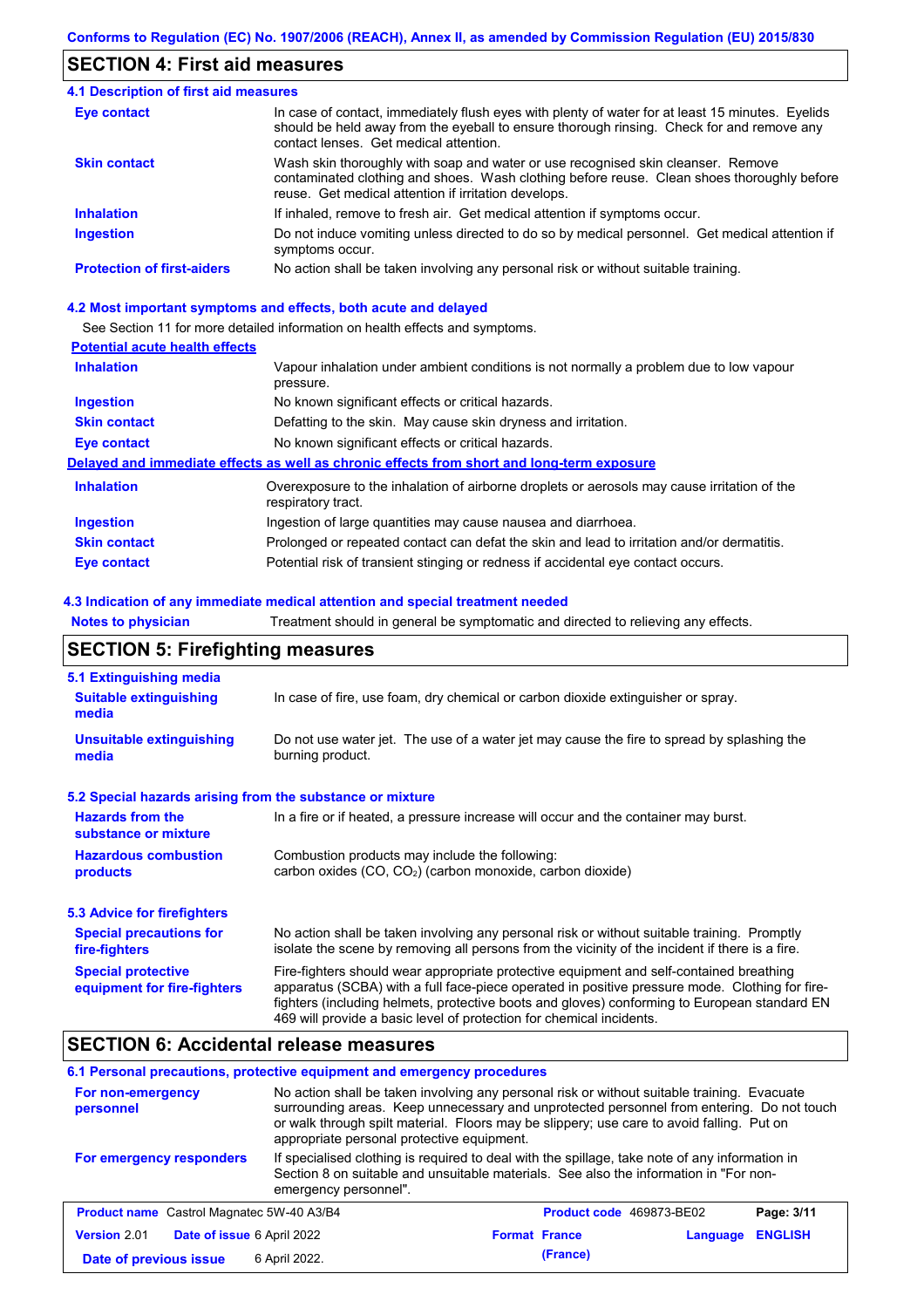### **SECTION 6: Accidental release measures**

| <b>6.2 Environmental</b><br>precautions   | Avoid dispersal of spilt material and runoff and contact with soil, waterways, drains and sewers.<br>Inform the relevant authorities if the product has caused environmental pollution (sewers,<br>waterways, soil or air).                                                                                                                                                                    |  |
|-------------------------------------------|------------------------------------------------------------------------------------------------------------------------------------------------------------------------------------------------------------------------------------------------------------------------------------------------------------------------------------------------------------------------------------------------|--|
|                                           | 6.3 Methods and material for containment and cleaning up                                                                                                                                                                                                                                                                                                                                       |  |
| <b>Small spill</b>                        | Stop leak if without risk. Move containers from spill area. Absorb with an inert material and<br>place in an appropriate waste disposal container. Dispose of via a licensed waste disposal<br>contractor.                                                                                                                                                                                     |  |
| <b>Large spill</b>                        | Stop leak if without risk. Move containers from spill area. Prevent entry into sewers, water<br>courses, basements or confined areas. Contain and collect spillage with non-combustible,<br>absorbent material e.g. sand, earth, vermiculite or diatomaceous earth and place in container<br>for disposal according to local regulations. Dispose of via a licensed waste disposal contractor. |  |
| 6.4 Reference to other<br><b>sections</b> | See Section 1 for emergency contact information.<br>See Section 5 for firefighting measures.<br>See Section 8 for information on appropriate personal protective equipment.<br>See Section 12 for environmental precautions.<br>See Section 13 for additional waste treatment information.                                                                                                     |  |

## **SECTION 7: Handling and storage**

#### **7.1 Precautions for safe handling**

| <b>Protective measures</b>                                                    | Put on appropriate personal protective equipment.                                                                                                                                                                                                                                                                                                                                                                                                                                        |
|-------------------------------------------------------------------------------|------------------------------------------------------------------------------------------------------------------------------------------------------------------------------------------------------------------------------------------------------------------------------------------------------------------------------------------------------------------------------------------------------------------------------------------------------------------------------------------|
| <b>Advice on general</b><br>occupational hygiene                              | Eating, drinking and smoking should be prohibited in areas where this material is handled,<br>stored and processed. Wash thoroughly after handling. Remove contaminated clothing and<br>protective equipment before entering eating areas. See also Section 8 for additional<br>information on hygiene measures.                                                                                                                                                                         |
| 7.2 Conditions for safe<br>storage, including any<br><i>incompatibilities</i> | Store in accordance with local requlations. Store in a dry, cool and well-ventilated area, away<br>from incompatible materials (see Section 10). Keep away from heat and direct sunlight. Keep<br>container tightly closed and sealed until ready for use. Containers that have been opened must<br>be carefully resealed and kept upright to prevent leakage. Store and use only in equipment/<br>containers designed for use with this product. Do not store in unlabelled containers. |
| <b>Not suitable</b>                                                           | Prolonged exposure to elevated temperature                                                                                                                                                                                                                                                                                                                                                                                                                                               |
| 7.3 Specific end use(s)                                                       |                                                                                                                                                                                                                                                                                                                                                                                                                                                                                          |

**Recommendations**

**procedures**

## See section 1.2 and Exposure scenarios in annex, if applicable. **SECTION 8: Exposure controls/personal protection**

### **8.1 Control parameters**

#### **Occupational exposure limits** No exposure limit value known.

Whilst specific OELs for certain components may be shown in this section, other components may be present in any mist, vapour or dust produced. Therefore, the specific OELs may not be applicable to the product as a whole and are provided for guidance only.

**Recommended monitoring**  If this product contains ingredients with exposure limits, personal, workplace atmosphere or biological monitoring may be required to determine the effectiveness of the ventilation or other control measures and/or the necessity to use respiratory protective equipment. Reference should be made to monitoring standards, such as the following: European Standard EN 689 (Workplace atmospheres - Guidance for the assessment of exposure by inhalation to chemical agents for comparison with limit values and measurement strategy) European Standard EN 14042 (Workplace atmospheres - Guide for the application and use of procedures for the assessment of exposure to chemical and biological agents) European Standard EN 482 (Workplace atmospheres - General requirements for the performance of procedures for the measurement of chemical agents) Reference to national guidance documents for methods for the determination of hazardous substances will also be required.

## **Derived No Effect Level**

No DNELs/DMELs available.

#### **Predicted No Effect Concentration**

No PNECs available

#### **8.2 Exposure controls**

| <b>Product name</b> Castrol Magnatec 5W-40 A3/B4 |  |                                   | <b>Product code</b> 469873-BE02 | Page: 4/11           |                         |  |
|--------------------------------------------------|--|-----------------------------------|---------------------------------|----------------------|-------------------------|--|
| <b>Version 2.01</b>                              |  | <b>Date of issue 6 April 2022</b> |                                 | <b>Format France</b> | <b>Language ENGLISH</b> |  |
| Date of previous issue                           |  | 6 April 2022.                     |                                 | (France)             |                         |  |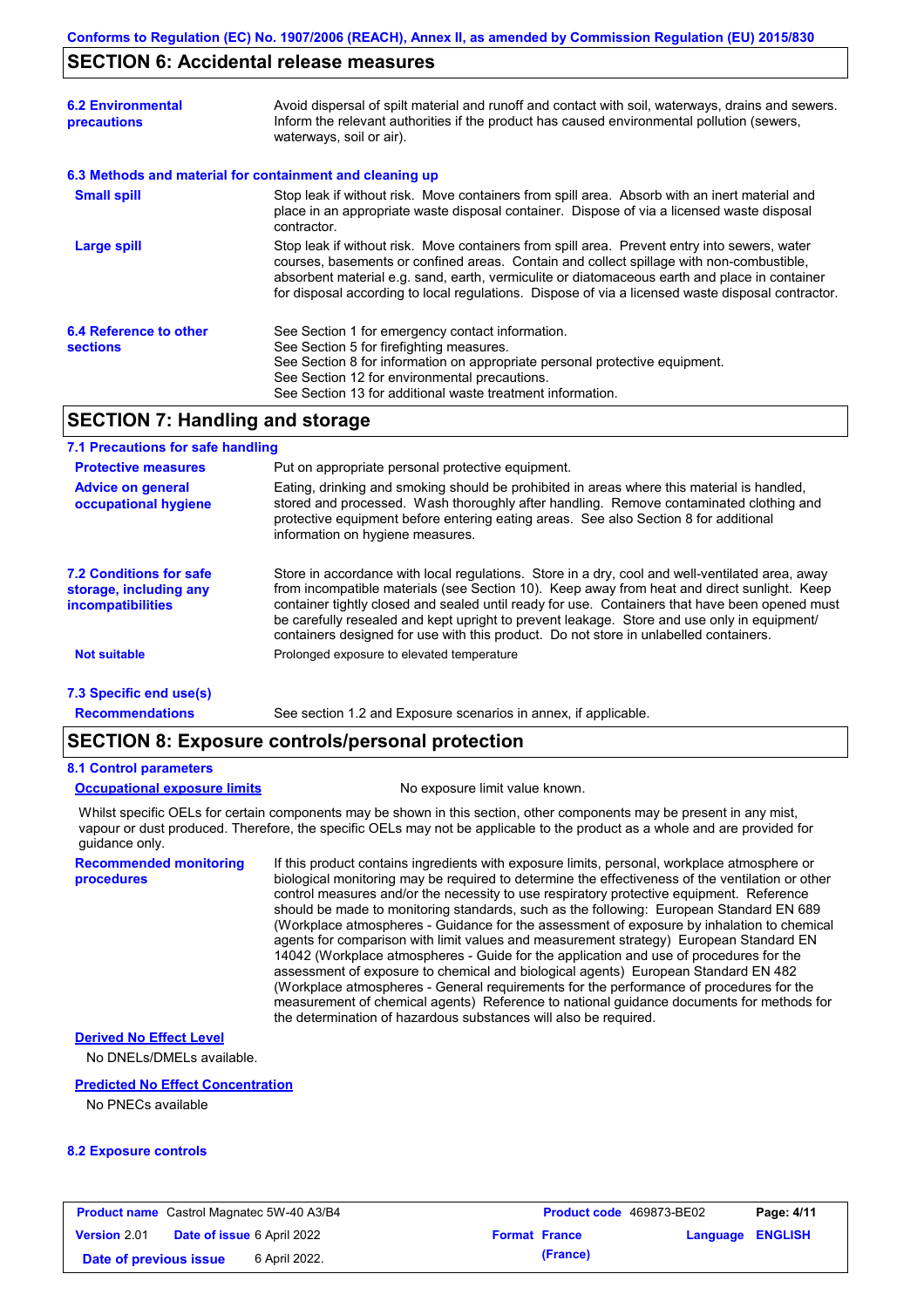# **SECTION 8: Exposure controls/personal protection**

| <b>Appropriate engineering</b><br><b>controls</b> | Provide exhaust ventilation or other engineering controls to keep the relevant airborne<br>concentrations below their respective occupational exposure limits.<br>All activities involving chemicals should be assessed for their risks to health, to ensure<br>exposures are adequately controlled. Personal protective equipment should only be considered<br>after other forms of control measures (e.g. engineering controls) have been suitably evaluated.<br>Personal protective equipment should conform to appropriate standards, be suitable for use, be<br>kept in good condition and properly maintained.<br>Your supplier of personal protective equipment should be consulted for advice on selection and<br>appropriate standards. For further information contact your national organisation for standards.<br>The final choice of protective equipment will depend upon a risk assessment. It is important to<br>ensure that all items of personal protective equipment are compatible. |
|---------------------------------------------------|---------------------------------------------------------------------------------------------------------------------------------------------------------------------------------------------------------------------------------------------------------------------------------------------------------------------------------------------------------------------------------------------------------------------------------------------------------------------------------------------------------------------------------------------------------------------------------------------------------------------------------------------------------------------------------------------------------------------------------------------------------------------------------------------------------------------------------------------------------------------------------------------------------------------------------------------------------------------------------------------------------|
| <b>Individual protection measures</b>             |                                                                                                                                                                                                                                                                                                                                                                                                                                                                                                                                                                                                                                                                                                                                                                                                                                                                                                                                                                                                         |
| <b>Hygiene measures</b>                           | Wash hands, forearms and face thoroughly after handling chemical products, before eating,<br>smoking and using the lavatory and at the end of the working period. Ensure that eyewash<br>stations and safety showers are close to the workstation location.                                                                                                                                                                                                                                                                                                                                                                                                                                                                                                                                                                                                                                                                                                                                             |
| <b>Respiratory protection</b>                     | In case of insufficient ventilation, wear suitable respiratory equipment.<br>The correct choice of respiratory protection depends upon the chemicals being handled, the<br>conditions of work and use, and the condition of the respiratory equipment. Safety procedures<br>should be developed for each intended application. Respiratory protection equipment should<br>therefore be chosen in consultation with the supplier/manufacturer and with a full assessment<br>of the working conditions.                                                                                                                                                                                                                                                                                                                                                                                                                                                                                                   |
| <b>Eye/face protection</b>                        | Safety glasses with side shields.                                                                                                                                                                                                                                                                                                                                                                                                                                                                                                                                                                                                                                                                                                                                                                                                                                                                                                                                                                       |
| <b>Skin protection</b>                            |                                                                                                                                                                                                                                                                                                                                                                                                                                                                                                                                                                                                                                                                                                                                                                                                                                                                                                                                                                                                         |
| <b>Hand protection</b>                            | <b>General Information:</b>                                                                                                                                                                                                                                                                                                                                                                                                                                                                                                                                                                                                                                                                                                                                                                                                                                                                                                                                                                             |
|                                                   | Because specific work environments and material handling practices vary, safety procedures<br>should be developed for each intended application. The correct choice of protective gloves<br>depends upon the chemicals being handled, and the conditions of work and use. Most gloves<br>provide protection for only a limited time before they must be discarded and replaced (even the<br>best chemically resistant gloves will break down after repeated chemical exposures).                                                                                                                                                                                                                                                                                                                                                                                                                                                                                                                        |
|                                                   | Gloves should be chosen in consultation with the supplier / manufacturer and taking account of<br>a full assessment of the working conditions.                                                                                                                                                                                                                                                                                                                                                                                                                                                                                                                                                                                                                                                                                                                                                                                                                                                          |
|                                                   | Recommended: Nitrile gloves.<br><b>Breakthrough time:</b>                                                                                                                                                                                                                                                                                                                                                                                                                                                                                                                                                                                                                                                                                                                                                                                                                                                                                                                                               |
|                                                   | Breakthrough time data are generated by glove manufacturers under laboratory test conditions<br>and represent how long a glove can be expected to provide effective permeation resistance. It<br>is important when following breakthrough time recommendations that actual workplace<br>conditions are taken into account. Always consult with your glove supplier for up-to-date<br>technical information on breakthrough times for the recommended glove type.<br>Our recommendations on the selection of gloves are as follows:                                                                                                                                                                                                                                                                                                                                                                                                                                                                      |
|                                                   | Continuous contact:                                                                                                                                                                                                                                                                                                                                                                                                                                                                                                                                                                                                                                                                                                                                                                                                                                                                                                                                                                                     |
|                                                   | Gloves with a minimum breakthrough time of 240 minutes, or >480 minutes if suitable gloves<br>can be obtained.<br>If suitable gloves are not available to offer that level of protection, gloves with shorter<br>breakthrough times may be acceptable as long as appropriate glove maintenance and<br>replacement regimes are determined and adhered to.                                                                                                                                                                                                                                                                                                                                                                                                                                                                                                                                                                                                                                                |
|                                                   | Short-term / splash protection:                                                                                                                                                                                                                                                                                                                                                                                                                                                                                                                                                                                                                                                                                                                                                                                                                                                                                                                                                                         |
|                                                   | Recommended breakthrough times as above.<br>It is recognised that for short-term, transient exposures, gloves with shorter breakthrough times<br>may commonly be used. Therefore, appropriate maintenance and replacement regimes must<br>be determined and rigorously followed.                                                                                                                                                                                                                                                                                                                                                                                                                                                                                                                                                                                                                                                                                                                        |
|                                                   | <b>Glove Thickness:</b>                                                                                                                                                                                                                                                                                                                                                                                                                                                                                                                                                                                                                                                                                                                                                                                                                                                                                                                                                                                 |
|                                                   | For general applications, we recommend gloves with a thickness typically greater than 0.35 mm.                                                                                                                                                                                                                                                                                                                                                                                                                                                                                                                                                                                                                                                                                                                                                                                                                                                                                                          |
|                                                   | It should be emphasised that glove thickness is not necessarily a good predictor of glove<br>resistance to a specific chemical, as the permeation efficiency of the glove will be dependent<br>on the exact composition of the glove material. Therefore, glove selection should also be based<br>on consideration of the task requirements and knowledge of breakthrough times.<br>Glove thickness may also vary depending on the glove manufacturer, the glove type and the<br>glove model. Therefore, the manufacturers' technical data should always be taken into account<br>to ensure selection of the most appropriate glove for the task.<br>00072.050                                                                                                                                                                                                                                                                                                                                          |

| <b>Product name</b> Castrol Magnatec 5W-40 A3/B4 |                                   |                      | <b>Product code</b> 469873-BE02<br>Page: 5/11 |                         |  |
|--------------------------------------------------|-----------------------------------|----------------------|-----------------------------------------------|-------------------------|--|
| <b>Version 2.01</b>                              | <b>Date of issue 6 April 2022</b> | <b>Format France</b> |                                               | <b>Language ENGLISH</b> |  |
| Date of previous issue                           | 6 April 2022.                     |                      | (France)                                      |                         |  |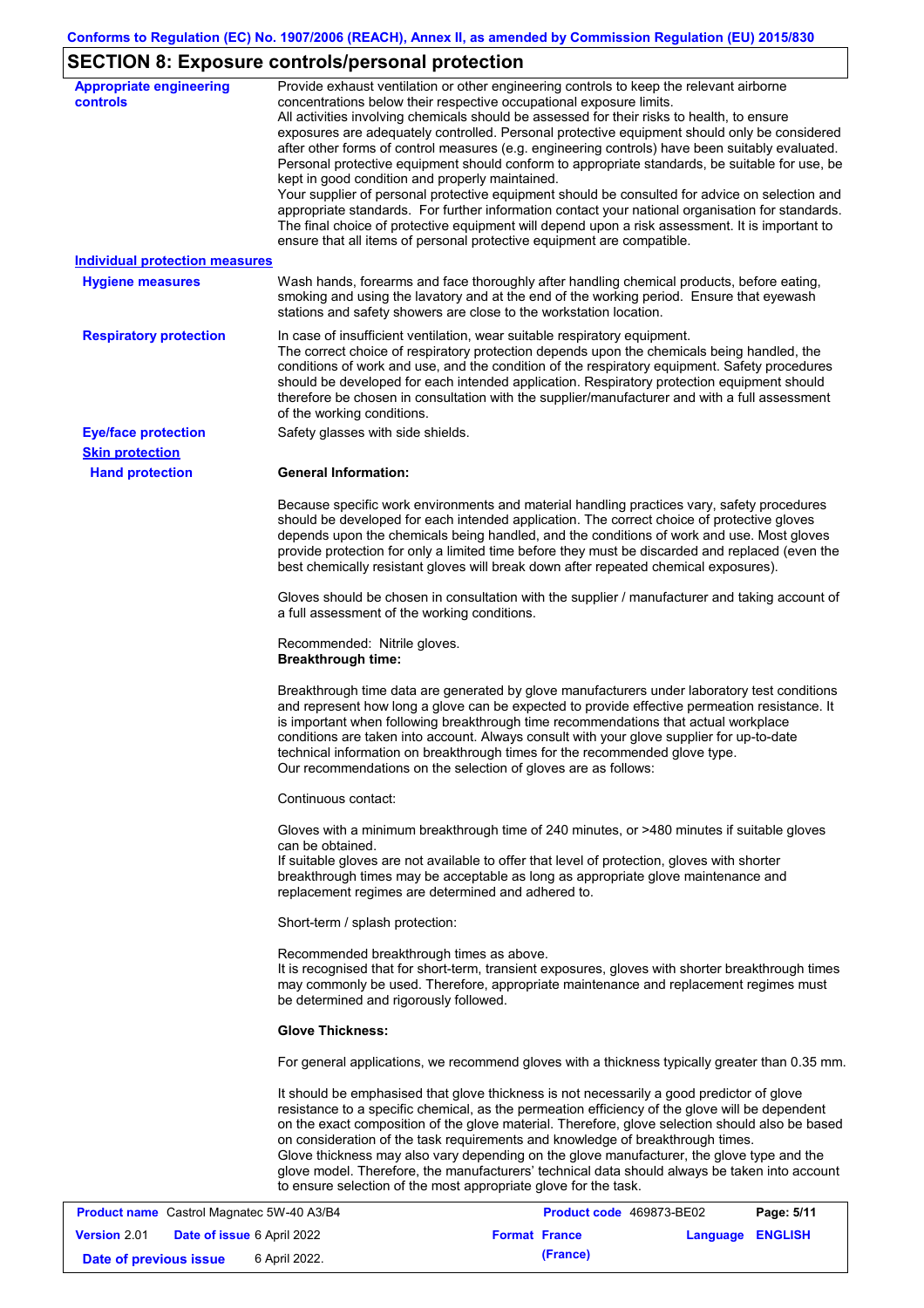# **SECTION 8: Exposure controls/personal protection**

|                                           | Note: Depending on the activity being conducted, gloves of varying thickness may be required<br>for specific tasks. For example:                                                                                                                                                                                                                                                                                                                                                                                                                                                                                                                                                      |
|-------------------------------------------|---------------------------------------------------------------------------------------------------------------------------------------------------------------------------------------------------------------------------------------------------------------------------------------------------------------------------------------------------------------------------------------------------------------------------------------------------------------------------------------------------------------------------------------------------------------------------------------------------------------------------------------------------------------------------------------|
|                                           | • Thinner gloves (down to 0.1 mm or less) may be required where a high degree of manual<br>dexterity is needed. However, these gloves are only likely to give short duration protection and<br>would normally be just for single use applications, then disposed of.                                                                                                                                                                                                                                                                                                                                                                                                                  |
|                                           | • Thicker gloves (up to 3 mm or more) may be required where there is a mechanical (as well<br>as a chemical) risk i.e. where there is abrasion or puncture potential.                                                                                                                                                                                                                                                                                                                                                                                                                                                                                                                 |
| <b>Skin and body</b>                      | Use of protective clothing is good industrial practice.<br>Personal protective equipment for the body should be selected based on the task being<br>performed and the risks involved and should be approved by a specialist before handling this<br>product.<br>Cotton or polyester/cotton overalls will only provide protection against light superficial<br>contamination that will not soak through to the skin. Overalls should be laundered on a regular<br>basis. When the risk of skin exposure is high (e.g. when cleaning up spillages or if there is a<br>risk of splashing) then chemical resistant aprons and/or impervious chemical suits and boots<br>will be required. |
| <b>Refer to standards:</b>                | Respiratory protection: EN 529<br>Gloves: EN 420, EN 374<br>Eye protection: EN 166<br>Filtering half-mask: EN 149<br>Filtering half-mask with valve: EN 405<br>Half-mask: EN 140 plus filter<br>Full-face mask: EN 136 plus filter<br>Particulate filters: EN 143<br>Gas/combined filters: EN 14387                                                                                                                                                                                                                                                                                                                                                                                   |
| <b>Environmental exposure</b><br>controls | Emissions from ventilation or work process equipment should be checked to ensure they<br>comply with the requirements of environmental protection legislation. In some cases, fume<br>scrubbers, filters or engineering modifications to the process equipment will be necessary to<br>reduce emissions to acceptable levels.                                                                                                                                                                                                                                                                                                                                                         |

# **SECTION 9: Physical and chemical properties**

The conditions of measurement of all properties are at standard temperature and pressure unless otherwise indicated.

### **9.1 Information on basic physical and chemical properties**

| <b>Appearance</b>                                      |                                              |           |                         |                         |                          |               |                |
|--------------------------------------------------------|----------------------------------------------|-----------|-------------------------|-------------------------|--------------------------|---------------|----------------|
| <b>Physical state</b>                                  | Liquid.                                      |           |                         |                         |                          |               |                |
| <b>Colour</b>                                          | Amber. [Light]                               |           |                         |                         |                          |               |                |
| <b>Odour</b>                                           | Not available.                               |           |                         |                         |                          |               |                |
| <b>Odour threshold</b>                                 | Not available.                               |           |                         |                         |                          |               |                |
| pH                                                     | Not applicable.                              |           |                         |                         |                          |               |                |
| <b>Melting point/freezing point</b>                    | Not available.                               |           |                         |                         |                          |               |                |
| Initial boiling point and boiling<br>range             | Not available.                               |           |                         |                         |                          |               |                |
| <b>Pour point</b>                                      | -42 $\degree$ C                              |           |                         |                         |                          |               |                |
| <b>Flash point</b>                                     | Closed cup: 203°C (397.4°F) [Pensky-Martens] |           |                         |                         |                          |               |                |
| <b>Evaporation rate</b>                                | Not available.                               |           |                         |                         |                          |               |                |
| <b>Flammability (solid, gas)</b>                       | Not available.                               |           |                         |                         |                          |               |                |
| <b>Upper/lower flammability or</b><br>explosive limits | Not available.                               |           |                         |                         |                          |               |                |
| <b>Vapour pressure</b>                                 | Not available.                               |           |                         |                         |                          |               |                |
|                                                        |                                              |           | Vapour Pressure at 20°C | Vapour pressure at 50°C |                          |               |                |
|                                                        | <b>Ingredient name</b>                       | mm Hg kPa | <b>Method</b>           | mm<br>Hg                | kPa                      | <b>Method</b> |                |
|                                                        |                                              |           |                         |                         |                          |               |                |
| <b>Product name</b> Castrol Magnatec 5W-40 A3/B4       |                                              |           |                         |                         | Product code 469873-BE02 |               | Page: 6/11     |
| Version 2.01<br>Date of issue 6 April 2022             |                                              |           | <b>Format France</b>    |                         |                          | Language      | <b>ENGLISH</b> |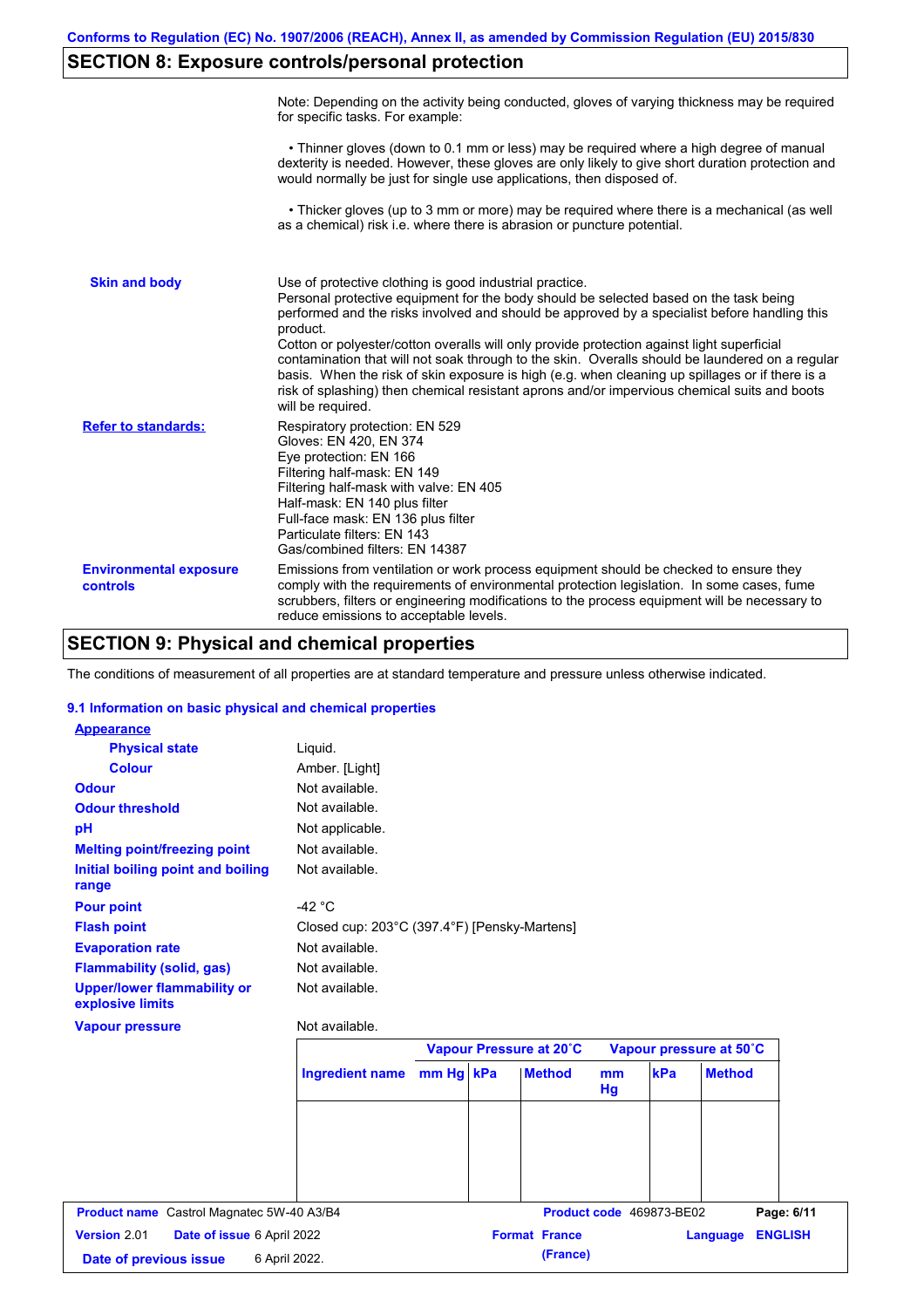# **SECTION 9: Physical and chemical properties**

|                                                   | Distillates (petroleum),<br>hydrotreated heavy<br>paraffinic                                                                             | < 0.08 | < 0.011 | <b>ASTM D 5191</b> |  |  |
|---------------------------------------------------|------------------------------------------------------------------------------------------------------------------------------------------|--------|---------|--------------------|--|--|
|                                                   | Distillates (petroleum),<br>hydrotreated heavy<br>paraffinic                                                                             | < 0.08 | < 0.011 | <b>ASTM D 5191</b> |  |  |
|                                                   | Distillates (petroleum),<br>solvent-dewaxed<br>heavy paraffinic                                                                          | < 0.08 | < 0.011 | <b>ASTM D 5191</b> |  |  |
|                                                   | Lubricating oils<br>(petroleum), C15-30,<br>hydrotreated neutral oil-<br>based                                                           | < 0.08 | < 0.011 | <b>ASTM D 5191</b> |  |  |
|                                                   | Lubricating oils<br>(petroleum), C20-50,<br>hydrotreated neutral oil-<br>based                                                           | < 0.08 | < 0.011 | <b>ASTM D 5191</b> |  |  |
| <b>Vapour density</b>                             | Not available.                                                                                                                           |        |         |                    |  |  |
| <b>Relative density</b>                           | Not available.                                                                                                                           |        |         |                    |  |  |
| <b>Density</b>                                    | <1000 kg/m <sup>3</sup> (<1 g/cm <sup>3</sup> ) at 15°C                                                                                  |        |         |                    |  |  |
| <b>Solubility(ies)</b>                            | insoluble in water.                                                                                                                      |        |         |                    |  |  |
| <b>Partition coefficient: n-octanol/</b><br>water | Not applicable.                                                                                                                          |        |         |                    |  |  |
| <b>Auto-ignition temperature</b>                  | Not available.                                                                                                                           |        |         |                    |  |  |
| <b>Decomposition temperature</b>                  | Not available.                                                                                                                           |        |         |                    |  |  |
| <b>Viscosity</b>                                  | Kinematic: 86 mm <sup>2</sup> /s (86 cSt) at 40°C<br>Kinematic: 13.5 to 16.2 mm <sup>2</sup> /s (13.5 to 16.2 cSt) at 100°C              |        |         |                    |  |  |
| <b>Explosive properties</b>                       | Not available.                                                                                                                           |        |         |                    |  |  |
| <b>Oxidising properties</b>                       | Not available.                                                                                                                           |        |         |                    |  |  |
| <b>Particle characteristics</b>                   |                                                                                                                                          |        |         |                    |  |  |
| <b>Median particle size</b>                       | Not applicable.                                                                                                                          |        |         |                    |  |  |
| 9.2 Other information                             |                                                                                                                                          |        |         |                    |  |  |
| No additional information.                        |                                                                                                                                          |        |         |                    |  |  |
| <b>SECTION 10: Stability and reactivity</b>       |                                                                                                                                          |        |         |                    |  |  |
| <b>10.1 Reactivity</b>                            | No specific test data available for this product. Refer to Conditions to avoid and Incompatible<br>materials for additional information. |        |         |                    |  |  |
| <b>10.2 Chemical stability</b>                    | The product is stable.                                                                                                                   |        |         |                    |  |  |

| 10.3 Possibility of             | Under normal conditions of storage and use, hazardous reactions will not occur.            |
|---------------------------------|--------------------------------------------------------------------------------------------|
| hazardous reactions             | Under normal conditions of storage and use, hazardous polymerisation will not occur.       |
| <b>10.4 Conditions to avoid</b> | Avoid all possible sources of ignition (spark or flame).                                   |
| 10.5 Incompatible materials     | Reactive or incompatible with the following materials: oxidising materials.                |
| <b>10.6 Hazardous</b>           | Under normal conditions of storage and use, hazardous decomposition products should not be |
| decomposition products          | produced.                                                                                  |

## **SECTION 11: Toxicological information**

| <b>ULUTION TI. TUAICUIUGICAI IIIIUI IIIAUUII</b>   |                                                                                                     |                          |          |                |
|----------------------------------------------------|-----------------------------------------------------------------------------------------------------|--------------------------|----------|----------------|
| 11.1 Information on toxicological effects          |                                                                                                     |                          |          |                |
| <b>Acute toxicity estimates</b>                    |                                                                                                     |                          |          |                |
| Not available.                                     |                                                                                                     |                          |          |                |
| <b>Information on likely</b><br>routes of exposure | Routes of entry anticipated: Dermal, Inhalation.                                                    |                          |          |                |
| <b>Potential acute health effects</b>              |                                                                                                     |                          |          |                |
| <b>Inhalation</b>                                  | Vapour inhalation under ambient conditions is not normally a problem due to low vapour<br>pressure. |                          |          |                |
| <b>Ingestion</b>                                   | No known significant effects or critical hazards.                                                   |                          |          |                |
| <b>Product name</b> Castrol Magnatec 5W-40 A3/B4   |                                                                                                     | Product code 469873-BE02 |          | Page: 7/11     |
| <b>Version 2.01</b><br>Date of issue 6 April 2022  |                                                                                                     | <b>Format France</b>     | Language | <b>ENGLISH</b> |
| Date of previous issue                             | 6 April 2022.                                                                                       | (France)                 |          |                |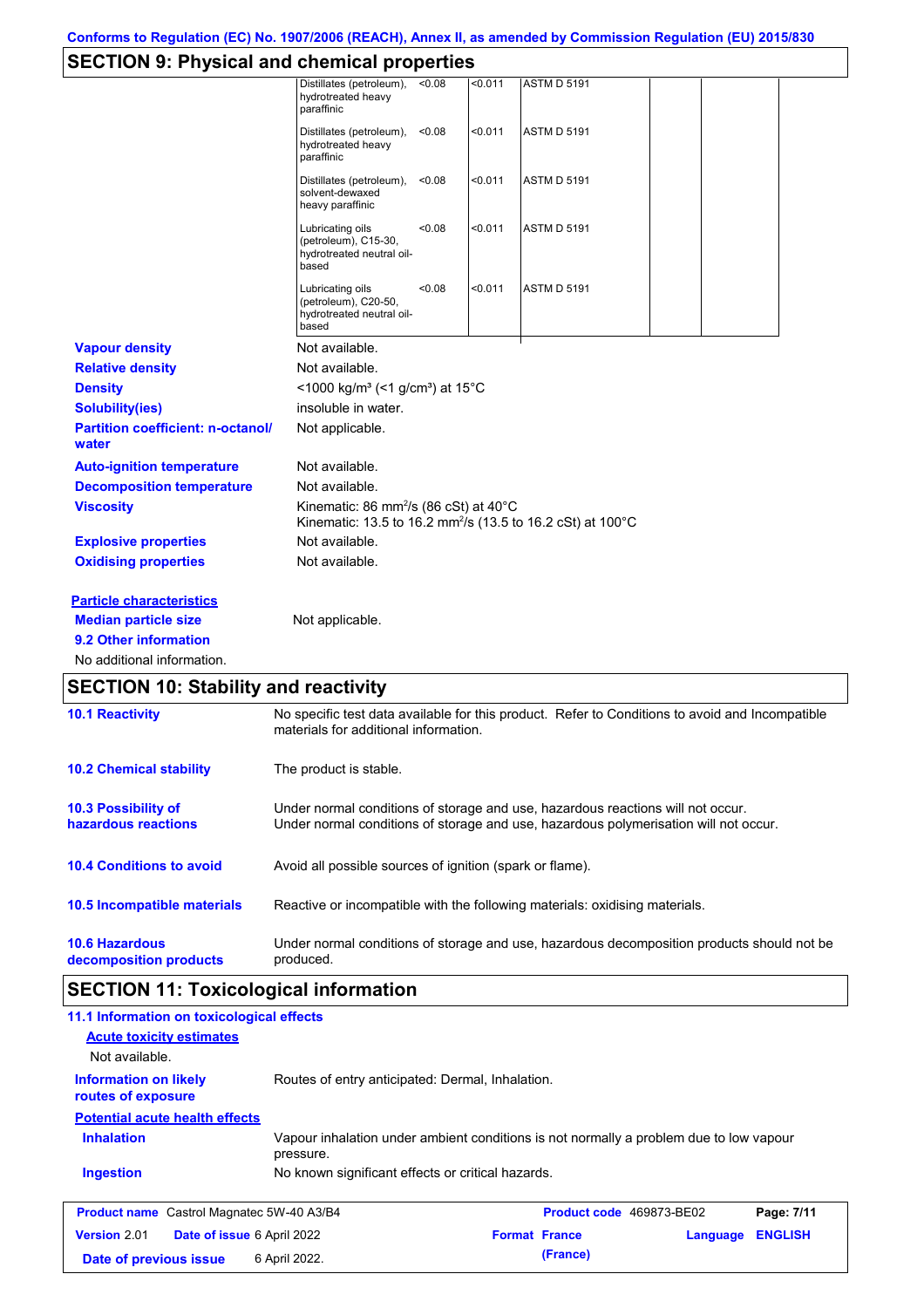# **SECTION 11: Toxicological information**

| <b>Skin contact</b>                     | Defatting to the skin. May cause skin dryness and irritation.                                                                                                                                                                                                                                                                                                                                                   |
|-----------------------------------------|-----------------------------------------------------------------------------------------------------------------------------------------------------------------------------------------------------------------------------------------------------------------------------------------------------------------------------------------------------------------------------------------------------------------|
| <b>Eye contact</b>                      | No known significant effects or critical hazards.                                                                                                                                                                                                                                                                                                                                                               |
|                                         | Symptoms related to the physical, chemical and toxicological characteristics                                                                                                                                                                                                                                                                                                                                    |
| <b>Inhalation</b>                       | No specific data.                                                                                                                                                                                                                                                                                                                                                                                               |
| <b>Ingestion</b>                        | No specific data.                                                                                                                                                                                                                                                                                                                                                                                               |
| <b>Skin contact</b>                     | Adverse symptoms may include the following:<br>irritation<br>dryness<br>cracking                                                                                                                                                                                                                                                                                                                                |
| <b>Eye contact</b>                      | No specific data.                                                                                                                                                                                                                                                                                                                                                                                               |
|                                         | Delayed and immediate effects as well as chronic effects from short and long-term exposure                                                                                                                                                                                                                                                                                                                      |
| <b>Inhalation</b>                       | Overexposure to the inhalation of airborne droplets or aerosols may cause irritation of the<br>respiratory tract.                                                                                                                                                                                                                                                                                               |
| <b>Ingestion</b>                        | Ingestion of large quantities may cause nausea and diarrhoea.                                                                                                                                                                                                                                                                                                                                                   |
| <b>Skin contact</b>                     | Prolonged or repeated contact can defat the skin and lead to irritation and/or dermatitis.                                                                                                                                                                                                                                                                                                                      |
| <b>Eye contact</b>                      | Potential risk of transient stinging or redness if accidental eye contact occurs.                                                                                                                                                                                                                                                                                                                               |
| <b>Potential chronic health effects</b> |                                                                                                                                                                                                                                                                                                                                                                                                                 |
| <b>General</b>                          | <b>USED ENGINE OILS</b><br>Combustion products resulting from the operation of internal combustion engines contaminate<br>engine oils during use. Used engine oil may contain hazardous components which have the<br>potential to cause skin cancer. Frequent or prolonged contact with all types and makes of used<br>engine oil must therefore be avoided and a high standard of personal hygiene maintained. |
| <b>Carcinogenicity</b>                  | No known significant effects or critical hazards.                                                                                                                                                                                                                                                                                                                                                               |
| <b>Mutagenicity</b>                     | No known significant effects or critical hazards.                                                                                                                                                                                                                                                                                                                                                               |
| <b>Developmental effects</b>            | No known significant effects or critical hazards.                                                                                                                                                                                                                                                                                                                                                               |
|                                         |                                                                                                                                                                                                                                                                                                                                                                                                                 |

## **SECTION 12: Ecological information**

```
12.1 Toxicity
```
**Environmental hazards** Not classified as dangerous

#### **12.2 Persistence and degradability**

Expected to be biodegradable.

### **12.3 Bioaccumulative potential**

This product is not expected to bioaccumulate through food chains in the environment.

| <b>12.4 Mobility in soil</b>                            |                                                                      |
|---------------------------------------------------------|----------------------------------------------------------------------|
| <b>Soil/water partition</b><br><b>coefficient (Koc)</b> | Not available.                                                       |
| <b>Mobility</b>                                         | Spillages may penetrate the soil causing ground water contamination. |

#### **12.5 Results of PBT and vPvB assessment**

Product does not meet the criteria for PBT or vPvB according to Regulation (EC) No. 1907/2006, Annex XIII.

| 12.6 Other adverse effects |  |
|----------------------------|--|
|----------------------------|--|

**Methods of disposal**

**Other ecological information**

Spills may form a film on water surfaces causing physical damage to organisms. Oxygen transfer could also be impaired.

## **SECTION 13: Disposal considerations**

| <b>13.1 Waste treatment methods</b> |  |
|-------------------------------------|--|
| <b>Product</b>                      |  |

**Hazardous waste** Yes. Where possible, arrange for product to be recycled. Dispose of via an authorised person/ licensed waste disposal contractor in accordance with local regulations.

### **European waste catalogue (EWC)**

|                     | <b>Waste code</b>                                                            | <b>Waste designation</b> |  |                          |          |                |
|---------------------|------------------------------------------------------------------------------|--------------------------|--|--------------------------|----------|----------------|
|                     | 13 02 05*<br>mineral-based non-chlorinated engine, gear and lubricating oils |                          |  |                          |          |                |
|                     | <b>Product name</b> Castrol Magnatec 5W-40 A3/B4                             |                          |  | Product code 469873-BE02 |          | Page: 8/11     |
| <b>Version 2.01</b> | <b>Date of issue 6 April 2022</b>                                            |                          |  | <b>Format France</b>     | Language | <b>ENGLISH</b> |
|                     | Date of previous issue                                                       | 6 April 2022.            |  | (France)                 |          |                |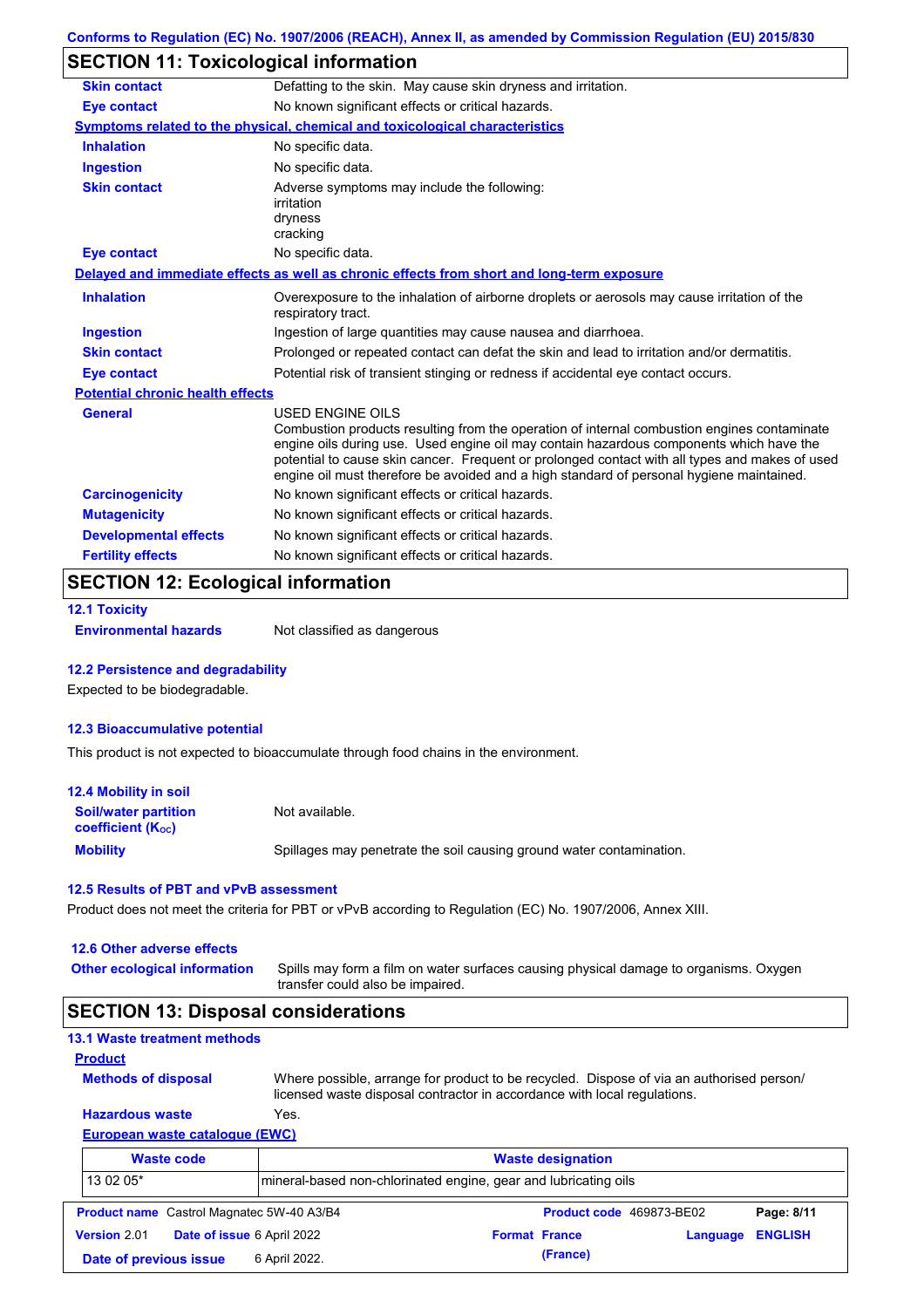# **SECTION 13: Disposal considerations**

However, deviation from the intended use and/or the presence of any potential contaminants may require an alternative waste disposal code to be assigned by the end user.

#### **Packaging**

| <b>Methods of disposal</b>               | Where possible, arrange for product to be recycled. Dispose of via an authorised person/<br>licensed waste disposal contractor in accordance with local regulations.                                                                    |
|------------------------------------------|-----------------------------------------------------------------------------------------------------------------------------------------------------------------------------------------------------------------------------------------|
| <b>Special precautions</b>               | This material and its container must be disposed of in a safe way. Empty containers or liners<br>may retain some product residues. Avoid dispersal of spilt material and runoff and contact with<br>soil, waterways, drains and sewers. |
| <b>References</b>                        | Commission 2014/955/EU<br>Directive 2008/98/EC                                                                                                                                                                                          |
| <b>SECTION 14: Transport information</b> |                                                                                                                                                                                                                                         |

#### - - - - - - - - - Not regulated. Not regulated. Not regulated. - - - **ADR/RID IMDG IATA 14.1 UN number 14.2 UN proper shipping name 14.3 Transport hazard class(es) 14.4 Packing group ADN Additional information 14.5 Environmental hazards** No. 1980 | No. 1980 | No. 1980 | No. 1980 | No. 1980 | No. 1980 | No. 1980 | No. 1980 | No. 1980 | No. 1980 | Not regulated. - No. - -

**14.6 Special precautions for user** Not available.

#### **14.7 Transport in bulk according to IMO instruments**

## **SECTION 15: Regulatory information**

Not available.

| 15.1 Safety, health and environmental requlations/legislation specific for the substance or mixture |  |
|-----------------------------------------------------------------------------------------------------|--|
| EU Regulation (EC) No. 1907/2006 (REACH)                                                            |  |
| Annex XIV - List of substances subject to authorisation                                             |  |
|                                                                                                     |  |

**Annex XIV**

None of the components are listed.

**Substances of very high concern**

None of the components are listed.

**EU Regulation (EC) No. 1907/2006 (REACH)**

| LU RUYURINI (LU) RU. 1901/2000 (RLAON)                                                                                                                   |                                                                                                                                |  |
|----------------------------------------------------------------------------------------------------------------------------------------------------------|--------------------------------------------------------------------------------------------------------------------------------|--|
| <b>Annex XVII - Restrictions</b><br>on the manufacture.<br>placing on the market<br>and use of certain<br>dangerous substances,<br>mixtures and articles | Not applicable.                                                                                                                |  |
| <b>Other regulations</b>                                                                                                                                 |                                                                                                                                |  |
| <b>REACH Status</b>                                                                                                                                      | The company, as identified in Section 1, sells this product in the EU in compliance with the<br>current requirements of REACH. |  |
| <b>United States inventory</b><br>(TSCA 8b)                                                                                                              | All components are active or exempted.                                                                                         |  |
| <b>Australia inventory (AIIC)</b>                                                                                                                        | All components are listed or exempted.                                                                                         |  |
| <b>Canada inventory</b>                                                                                                                                  | All components are listed or exempted.                                                                                         |  |
| <b>China inventory (IECSC)</b>                                                                                                                           | All components are listed or exempted.                                                                                         |  |
| <b>Product name</b> Castrol Magnatec 5W-40 A3/B4                                                                                                         | Product code 469873-BE02<br>Page: 9/11                                                                                         |  |
| <b>Version 2.01</b>                                                                                                                                      | <b>Format France</b><br><b>ENGLISH</b><br>Date of issue 6 April 2022<br>Language                                               |  |
| Date of previous issue                                                                                                                                   | (France)<br>6 April 2022.                                                                                                      |  |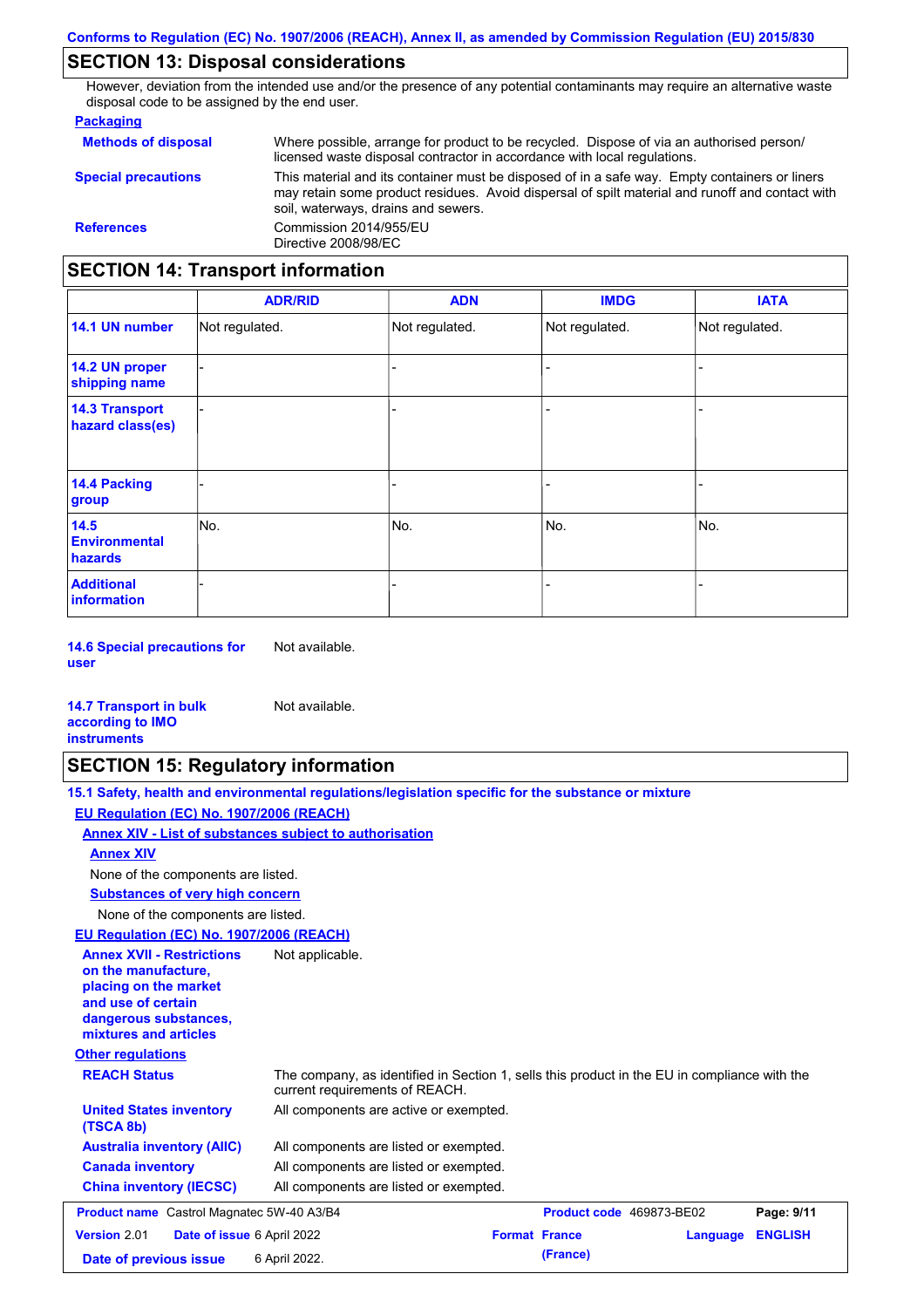# **SECTION 15: Regulatory information**

| <b>Japan inventory (CSCL)</b>                                      | At least one component is not listed.  |
|--------------------------------------------------------------------|----------------------------------------|
| <b>Korea inventory (KECI)</b>                                      | All components are listed or exempted. |
| <b>Philippines inventory</b><br>(PICCS)                            | At least one component is not listed.  |
| <b>Taiwan Chemical</b><br><b>Substances Inventory</b><br>(TCSI)    | All components are listed or exempted. |
| Ozone depleting substances (1005/2009/EU)                          |                                        |
| Not listed.                                                        |                                        |
| Prior Informed Consent (PIC) (649/2012/EU)<br>Not listed.          |                                        |
| <b>Persistent Organic Pollutants</b><br>Not listed.                |                                        |
| <b>EU - Water framework directive - Priority substances</b>        |                                        |
| None of the components are listed.                                 |                                        |
| <b>Seveso Directive</b>                                            |                                        |
| This product is not controlled under the Seveso Directive.         |                                        |
| <b>National regulations</b>                                        |                                        |
| <b>Social Security Code,</b><br><b>Articles L 461-1 to L 461-7</b> | Sécurité sociale : tableau 36          |
| <b>Reinforced medical</b><br><b>surveillance</b>                   | Not applicable                         |
|                                                                    |                                        |
|                                                                    |                                        |

|  | <b>SECTION 16: Other information</b> |  |
|--|--------------------------------------|--|
|  |                                      |  |

**15.2 Chemical safety** 

**assessment**

| <b>Abbreviations and acronyms</b> | ADN = European Provisions concerning the International Carriage of Dangerous Goods by<br>Inland Waterway |
|-----------------------------------|----------------------------------------------------------------------------------------------------------|
|                                   | ADR = The European Agreement concerning the International Carriage of Dangerous Goods by<br>Road         |
|                                   | ATE = Acute Toxicity Estimate                                                                            |
|                                   | <b>BCF</b> = Bioconcentration Factor                                                                     |
|                                   | CAS = Chemical Abstracts Service                                                                         |
|                                   | CLP = Classification, Labelling and Packaging Regulation [Regulation (EC) No. 1272/2008]                 |
|                                   | CSA = Chemical Safety Assessment                                                                         |
|                                   | CSR = Chemical Safety Report                                                                             |
|                                   | <b>DMEL = Derived Minimal Effect Level</b>                                                               |
|                                   | DNEL = Derived No Effect Level                                                                           |
|                                   | EINECS = European Inventory of Existing Commercial chemical Substances                                   |
|                                   | ES = Exposure Scenario                                                                                   |
|                                   | EUH statement = CLP-specific Hazard statement                                                            |
|                                   | EWC = European Waste Catalogue                                                                           |
|                                   | GHS = Globally Harmonized System of Classification and Labelling of Chemicals                            |
|                                   | IATA = International Air Transport Association                                                           |
|                                   | IBC = Intermediate Bulk Container                                                                        |
|                                   | <b>IMDG</b> = International Maritime Dangerous Goods                                                     |
|                                   | LogPow = logarithm of the octanol/water partition coefficient                                            |
|                                   | MARPOL = International Convention for the Prevention of Pollution From Ships, 1973 as                    |
|                                   | modified by the Protocol of 1978. ("Marpol" = marine pollution)                                          |
|                                   | OECD = Organisation for Economic Co-operation and Development                                            |
|                                   | PBT = Persistent, Bioaccumulative and Toxic                                                              |
|                                   | <b>PNEC</b> = Predicted No Effect Concentration                                                          |
|                                   | REACH = Registration, Evaluation, Authorisation and Restriction of Chemicals Regulation                  |
|                                   | [Regulation (EC) No. 1907/2006]                                                                          |
|                                   | RID = The Regulations concerning the International Carriage of Dangerous Goods by Rail                   |
|                                   | <b>RRN = REACH Registration Number</b>                                                                   |
|                                   | SADT = Self-Accelerating Decomposition Temperature                                                       |
|                                   | SVHC = Substances of Very High Concern                                                                   |
|                                   | STOT-RE = Specific Target Organ Toxicity - Repeated Exposure                                             |
|                                   | STOT-SE = Specific Target Organ Toxicity - Single Exposure                                               |
|                                   | TWA = Time weighted average                                                                              |

A Chemical Safety Assessment has been carried out for one or more of the substances within this mixture. A Chemical Safety Assessment has not been carried out for the mixture itself.

| <b>Product name</b> Castrol Magnatec 5W-40 A3/B4 |                                   |               | <b>Product code</b> 469873-BE02 | Page: 10/11 |                         |  |
|--------------------------------------------------|-----------------------------------|---------------|---------------------------------|-------------|-------------------------|--|
| <b>Version 2.01</b>                              | <b>Date of issue 6 April 2022</b> |               | <b>Format France</b>            |             | <b>Language ENGLISH</b> |  |
| Date of previous issue                           |                                   | 6 April 2022. |                                 | (France)    |                         |  |